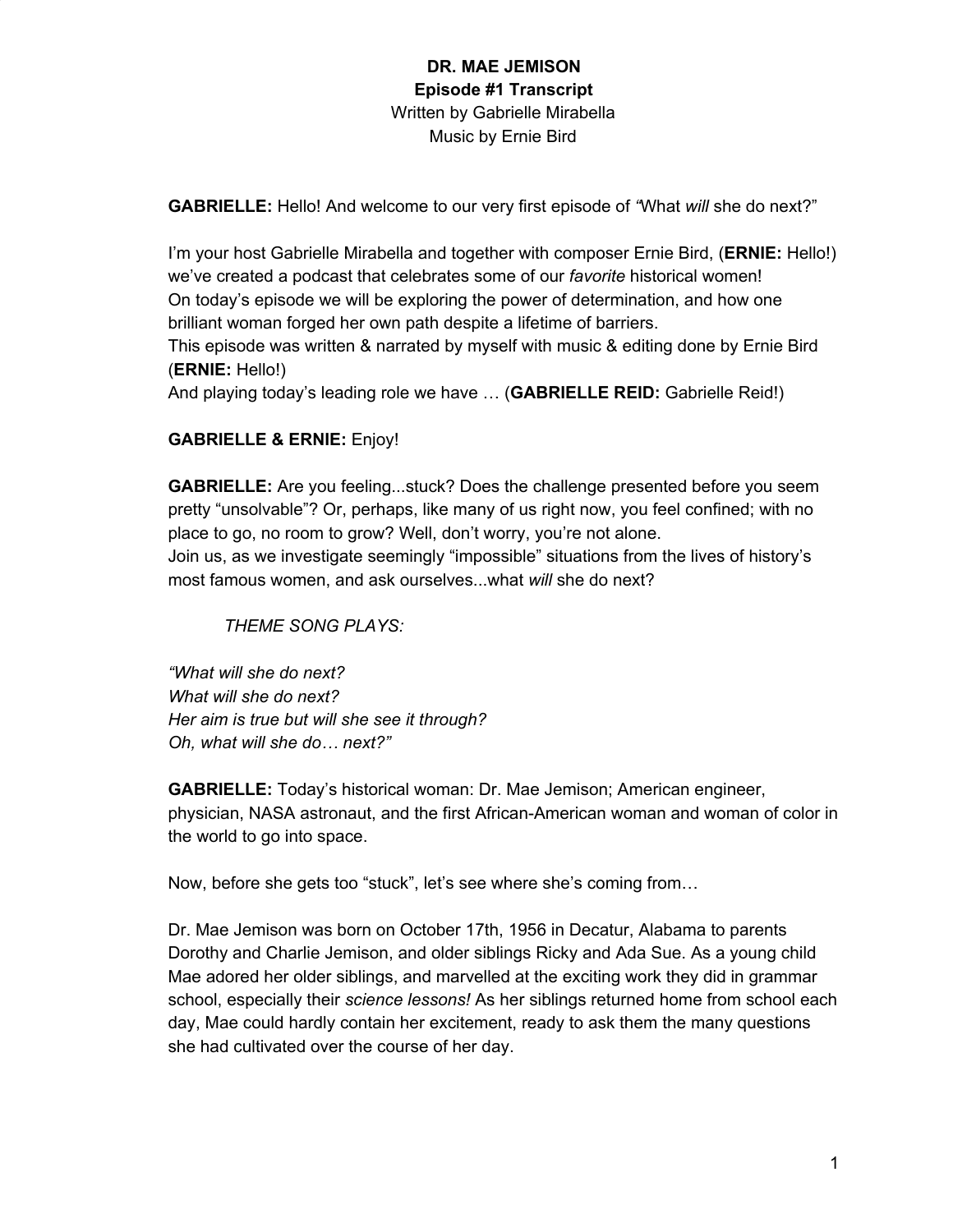**(YOUNG) MAE JEMISON:** Ada Sue, what is our universe made of? *And*, how did it start? *And*, if it started from nothing, then how did it become 'something'? *And*… Wait! Come back! I have more questions to ask!

**GABRIELLE:** Mae's fascination with science was growing stronger every day. And, when her siblings needed a break from her enthusiasm, Mae would turn to a favorite science-fiction novel; like the story *A for Andromeda* by British Astronomer Fred Hoyle. Curled up in a cozy corner, Mae would imagine herself as the brave Captain of a space flight, leading her intrepid crew deep into an outer space adventure!

But, something about these stories seemed odd to Mae. Looking at the many characters onboard these space flights, she began to ask herself a *new* question…

**(YOUNG) MAE:** Where am I?

**GABRIELLE:** The beloved space heroes she had learned to admire never quite looked or sounded like Mae. The majority of these astronauts were adult White men, whereas Mae was a young Black woman.

**(YOUNG) MAE:** Well, that makes no sense.

**GABRIELLE:** No matter the confusion. Mae continued to read...

As Mae was growing and learning, so was the world around her, for Mae was born into a period of American history known as the American Civil Rights Movement; a time when brave African-American leaders such as Martin Luther King Jr., Rosa Parks, and Malcolm X, were calling for racial equality in America, a movement that continues today.

Mae's family was proud of their Black history, and Mae herself modeled her own personal style after South-African singer Miriam Makeba who wore her hair in a short, "natural" style.

But, looking around her new classroom of Esmond Elementary, in Chicago, Illinois, Mae couldn't help but notice that the other little girls in her class all had long, blond hair. Again, Mae found herself asking...

**(YOUNG) MAE:** Where am I?

**GABRIELLE:** But Mae, encouraged by her family and friends, and confident in her beauty, did not let this observation stop her from joining in the classroom fun.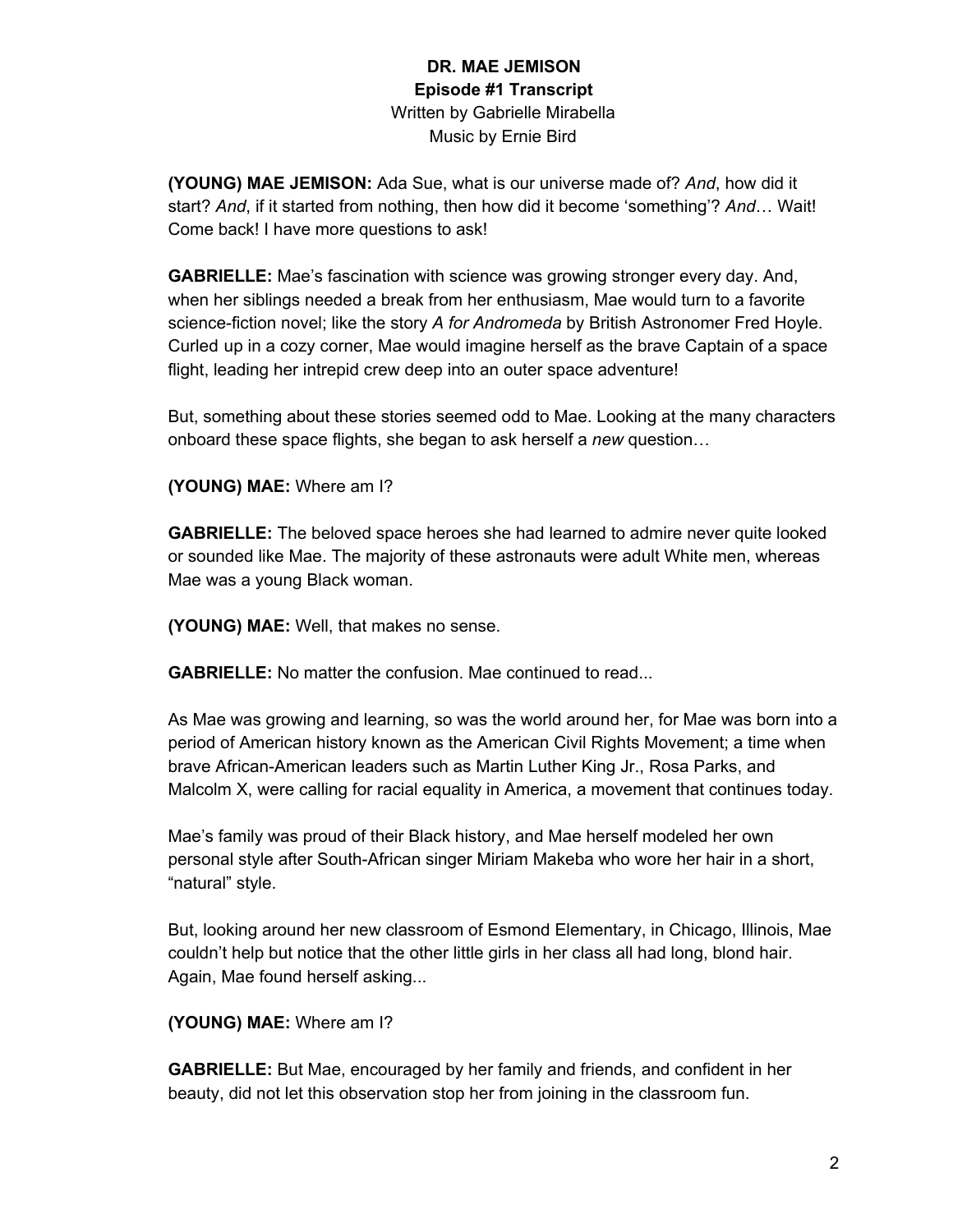**TEACHER:** Alright students...

**GABRIELLE:** Mae's teacher asked the class.

**TEACHER:** What do you want to be when you grow up?

**GABRIELLE:** Mae didn't stop to hesitate. She had known the answer to this question since...well, since forever! Mae threw her hand into the air, eager to share her dream with the classroom!

**(YOUNG) MAE:** I am going to be a scientist!

**GABRIELLE:** Mae exclaimed.

**TEACHER:** A... scientist?

**GABRIELLE:** The teacher replied, her eyebrows growing long with surprise.

**TEACHER:** Um, perhaps you mean *a nurse?*

**GABRIELLE:** The other students attempted to hide their giggles behind their textbooks, but Mae could still hear them. She could also see the disbelieving look in her teacher's eyes. For, you see, in the 1960's, it was very rare for a woman to become a scientist, and even more rare were these opportunities given to women of color, like Mae. Nonetheless, Mae persisted.

**(YOUNG) MAE:** Nope! I don't want to be a nurse, or anything else. I am going to be a scientist. And one day, I will fly into outer space!

*(Sounds of children giggling as a transition.)*

**GABRIELLE:** Walking home from the library that night, a place where Mae spent most of her evenings, she looked up at the clear night's sky and did what she did best...she began to ask questions.

**(YOUNG) MAE:** Why did they all laugh when I said I wanted to be a scientist?

**GABRIELLE:** Mae pondered.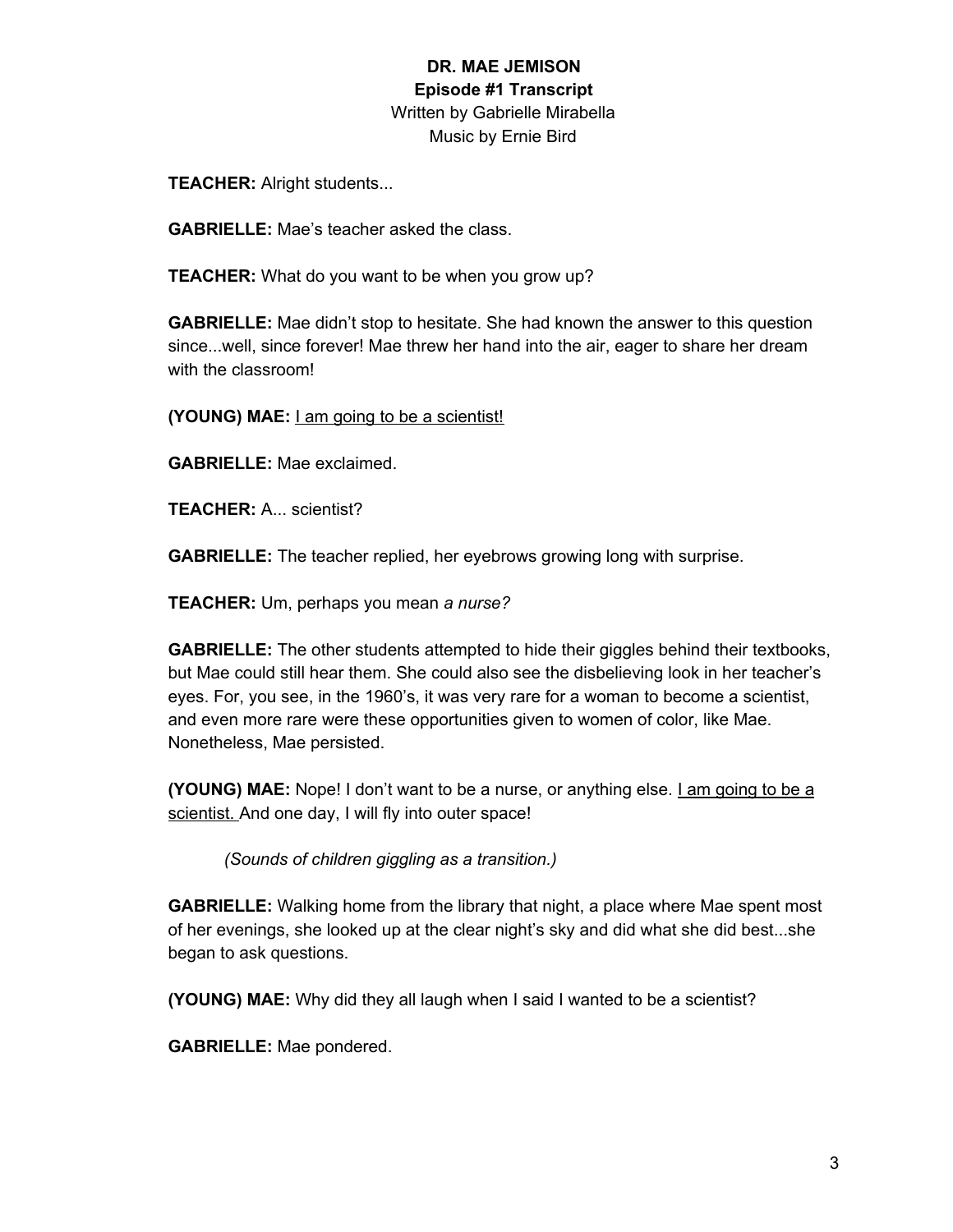**(YOUNG) MAE:** I've always known that's what I'll be. And, I still believe it, more now than ever! What makes them think any differently?

**GABRIELLE:** As Mae struggled for an answer, she tilted her head towards the sky. And there, high above her, appeared a blanket of stars. Mae felt an instant rush of comfort by their presence, and all at once the mysteries of the classroom were replaced with the deep, and wonderful darkness of outer space…

*MAE SINGS.*

### **"I CAN DETERMINE IT"**

### **MAE**

HYDROGEN IS MOVING THERE BETWEEN THE STARS THOUGH I CANNOT SEE IT, HARD AS I PEER.

THERE'S MICROSCOPIC MOVEMENT DUST AND GASSES RACING FAST! GIVE IT TIME AND MOTION, LIGHT WILL APPEAR.

FOR GRAVITY WITHIN OUR MASSIVE GALAXY WILL TAKE ALL THOSE UNSEEN PARTICLES, AND PRESS THEM TIGHT, ALL DAY AND EVERY NIGHT AND KEEP COMBINING, TIL THEY'RE SHINING LIKE THE SUN!

BUT, IN THE BEGINNING, WHO TELLS THE STARDUST THAT IF IT STARTS SPINNING IT WILL TURN INTO A STAR?

AND IF I AM MADE OF THAT VERY STARDUST WHY BE AFRAID OF KNOWING I WANT TO GO FAR?

WHO CAN TELL ME IF I'M MEANT TO FLY THERE IN THE SKY?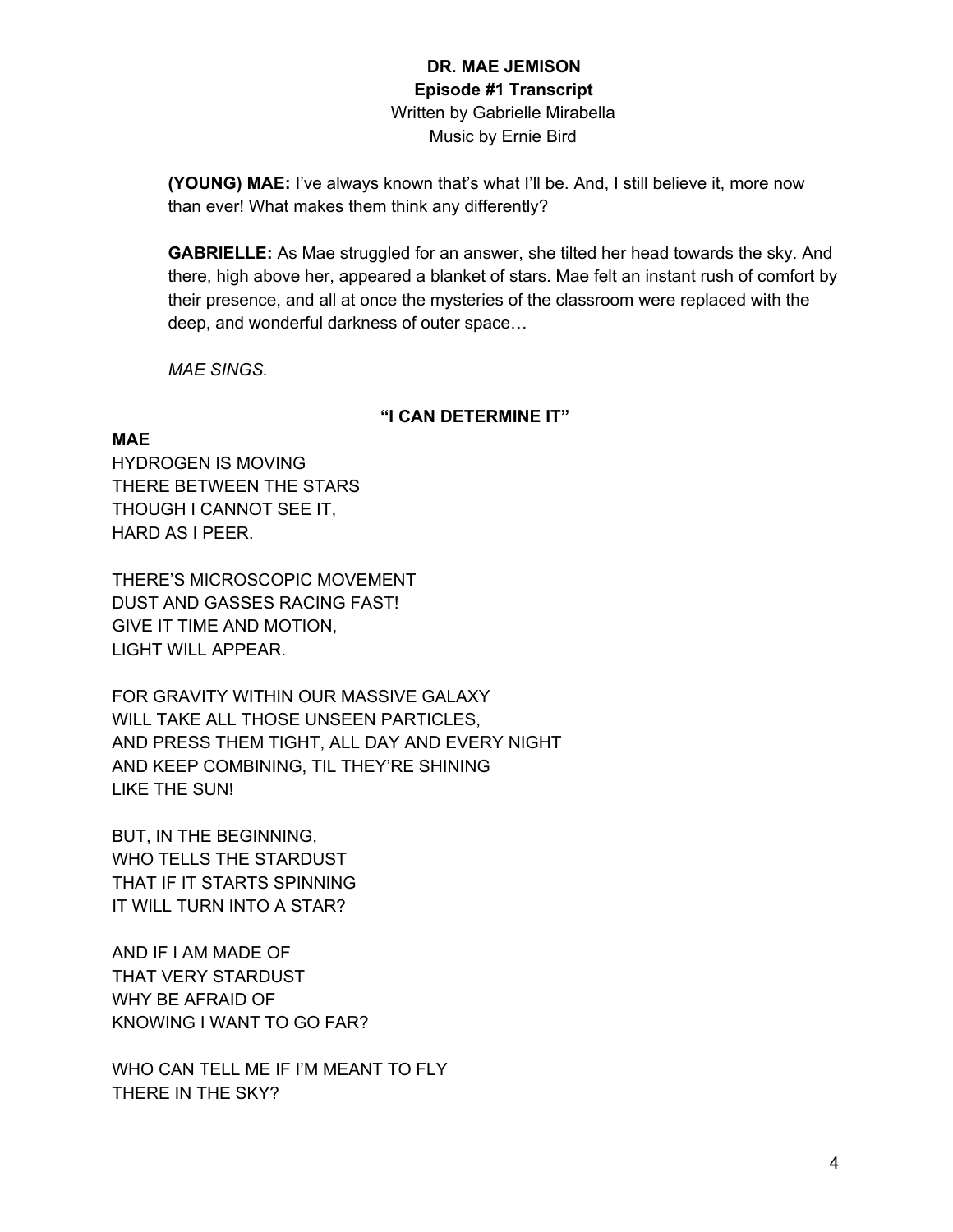MAYBE I CAN DETERMINE IT! I CAN DETERMINE IT!

> **GABRIELLE:** Mae's thirst for knowledge set her on a swift path towards success. In fact, she moved so quickly through her studies that she started high school at the age of twelve-years-old, and began college at Stanford University at the age of sixteen-years-old! After graduating with a degree in Chemical Engineering, Mae then attended Medical School at Cornell University. There was no stopping Mae on her journey, and if she saw an opportunity, she was always ready to take it.

### **(ADULT) MAE**

OXYGEN IS RUSHING HERE WITHIN MY CHEST NO, I AM NOT RUNNING BUT, I'M NOT SITTING STILL.

THERE'S SUBATOMIC MOVEMENT TIME AND SPACE ARE RACING FAST GIVE ME A DIRECTION, AND A DREAM TO FULFILL.

AND GRAVITY WILL TAKE AHOLD OF ME THRUSTING ME TOWARDS SOME NEW AVENUE, AND I WILL FIGHT, ALL DAY AND EVERY NIGHT TO KEEP ON CLIMBING, TIL I'M SHINING LIKE THE SUN!

'CAUSE, IN THE BEGINNING, WHO TELLS THE STARDUST IF IT STARTS SPINNING IT WILL TURN INTO A STAR?

AND SINCE I AM MADE OF THAT VERY STARDUST WHY BE AFRAID OF KNOWING I WANT TO GO FAR?

WHO CAN TELL ME IF I'M MEANT TO FLY THERE IN THE SKY? MAYBE I CAN DETERMINE IT! I CAN DETERMINE IT!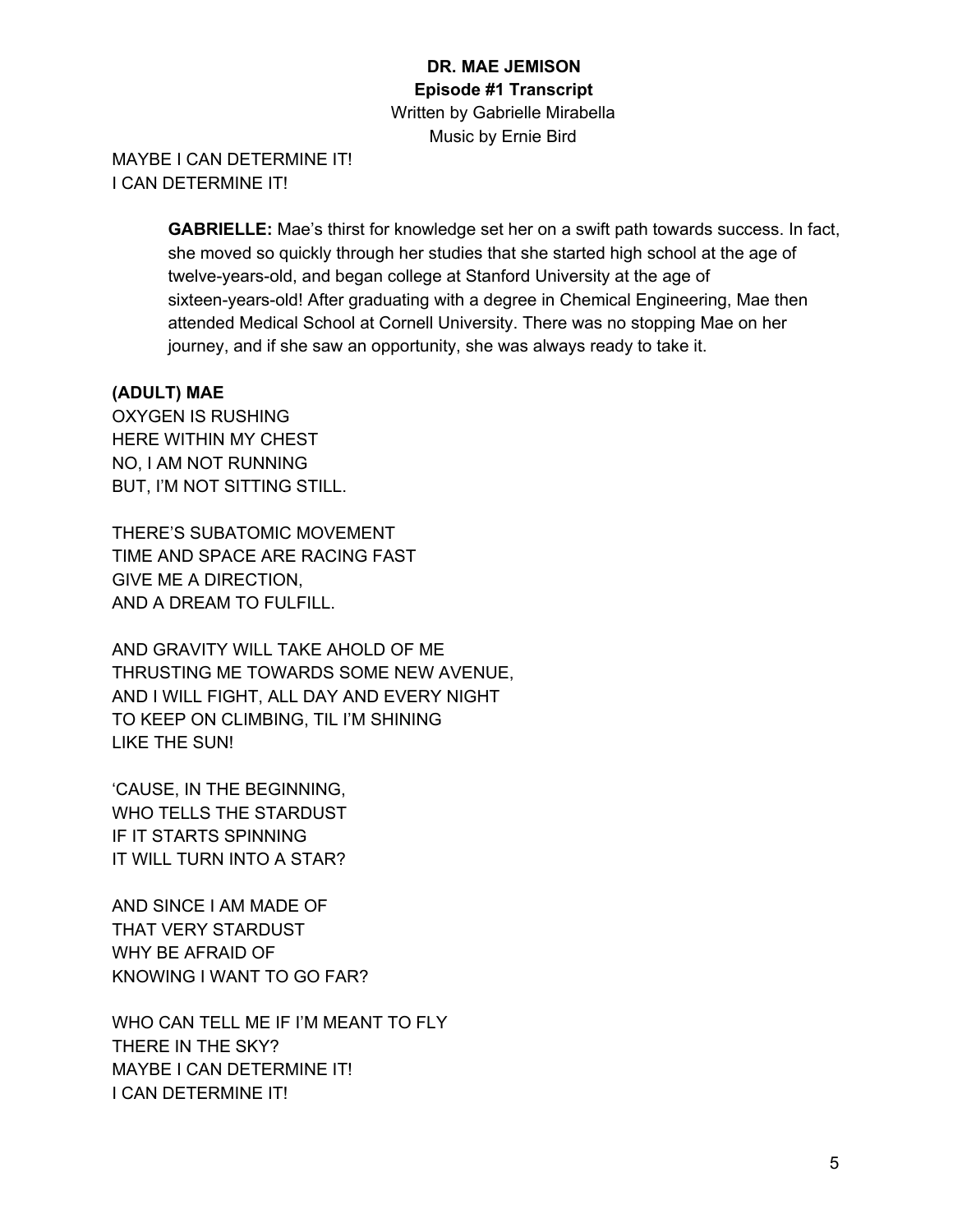**GABRIELLE:** In 1987, by the time she was only thirty-one years old, Mae had accomplished so very much; she had graduated from some of the country's most prestigious schools, she spoke fluently in both Russian and Swahili, she had used her skills as a medical doctor all over the world, and still she was ready for more!

Nothing seemed to slow this determined young woman as she climbed higher, and higher. That is until one rainy, winter evening...

**MAE:** What's this?

**GABRIELLE:** Mae had just finished working a shift as a doctor in Los Angeles, California, when she picked up her mail and found a truly "other-worldy" message...

**MAE:** *(she gasps!)* It's a letter from the NASA space program!

**GABRIELLE:** Mae gasped!

**MAE:** They're offering me the chance to become… *an astronaut!*

*TRANSITIONAL MUSIC.*

**GABRIELLE:** When you're offered the opportunity of a lifetime, sometimes jumping in head first is harder than it seems. Holding the letter from NASA in her hands, Mae's mind began to spin...

**MAE:** I finally have a chance to become an astronaut!

**GABRIELLE:** She rejoiced.

**MAE:** This is it! This is my childhood dream coming true!

**GABRIELLE:** Memories of Mae's childhood came rushing back to her… glorious hours spent staring up at the stars, knowing that one day she would eventually reach them.

But, suddenly, and without warning came *other* types of memories...

**TEACHER:** An astronaut, Mae? Perhaps you mean *a nurse?*

*Sounds of children giggling.*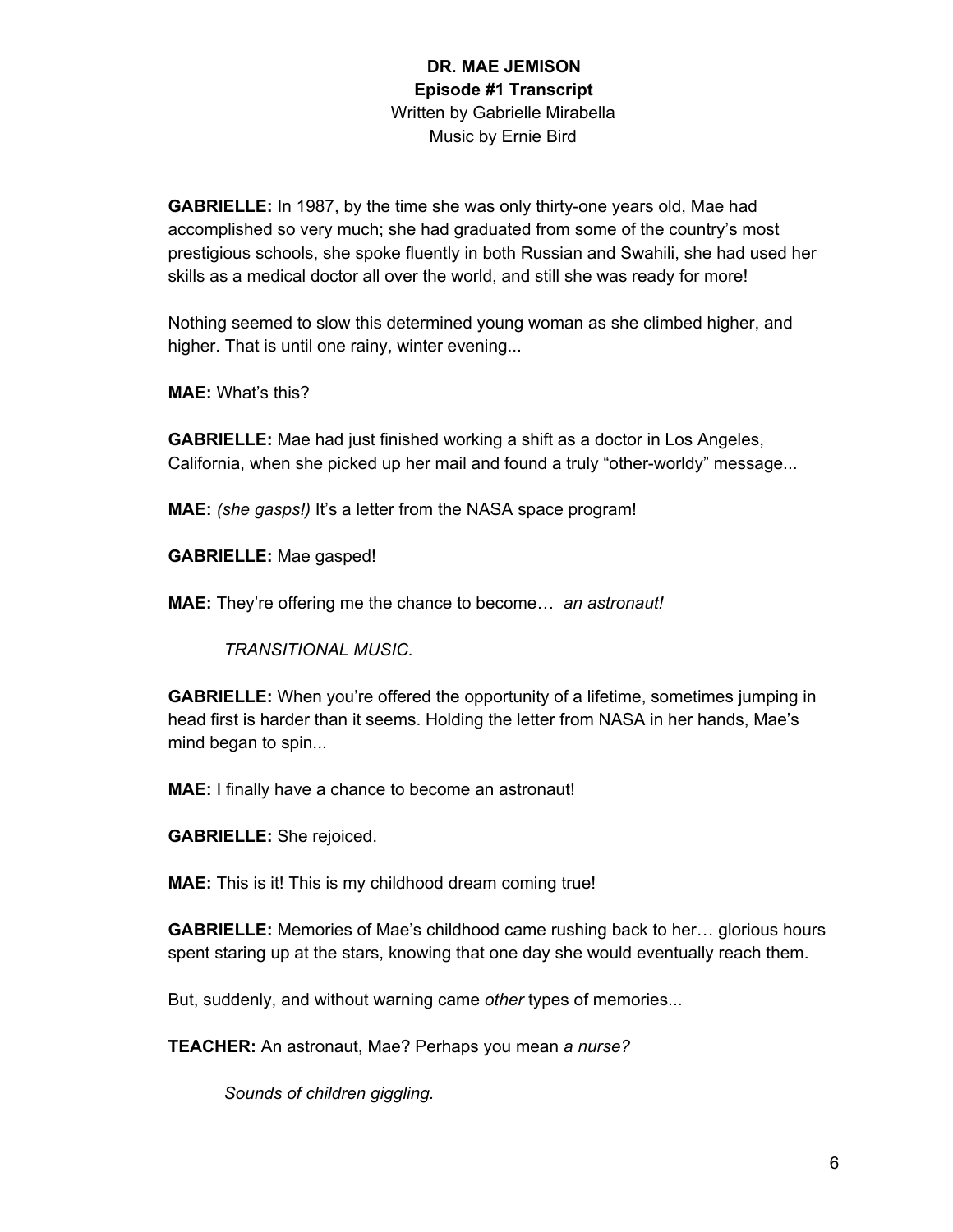**GABRIELLE:** Feelings of doubt and fear Mae had pushed deep within herself so long ago were rising to the surface!

**DOUBTFUL VOICE:** *"This mathematics class is highly advanced, Mae. Don't you think you'd rather something easier?…"*

**GABRIELLE:** These were the voices of so many teachers and colleagues who had doubted Mae along her journey.

**DOUBTFUL VOICE:** *"Advanced Russian? There must be a mistake here…"*

**DOUBTFUL VOICE:** *"No African-American student has ever passed calculus the first time. Don't get your hopes up."*

**DOUBTFUL VOICE:** *"That's not really a profession traditionally suited for someone like yourself"*

**DOUBTFUL VOICE:** *"Ma'am, I just don't think you have what's needed for this job"...*

**MAE:** Stop! **...**I want this, I know I do. But, am I really ready for it?

**GABRIELLE:** Mae asked herself…

**MAE:** What will I do?

*UPBEAT MUSIC.*

**GABRIELLE:** Good question, Mae. What *will* you do? Before we find out, let's first take a look at her options…. Will Mae choose option 1?:

**MAE:** Okay, I've made my decision, I am going to politely decline and hope that the opportunity goes to someone else more suited! I've already accomplished so much anyways, I'm ready to take it easy.

**GABRIELLE:** Or, will she choose option 2?:

**MAE:** Space has always seemed like a long-shot. Perhaps it's time for some deep sea exploration!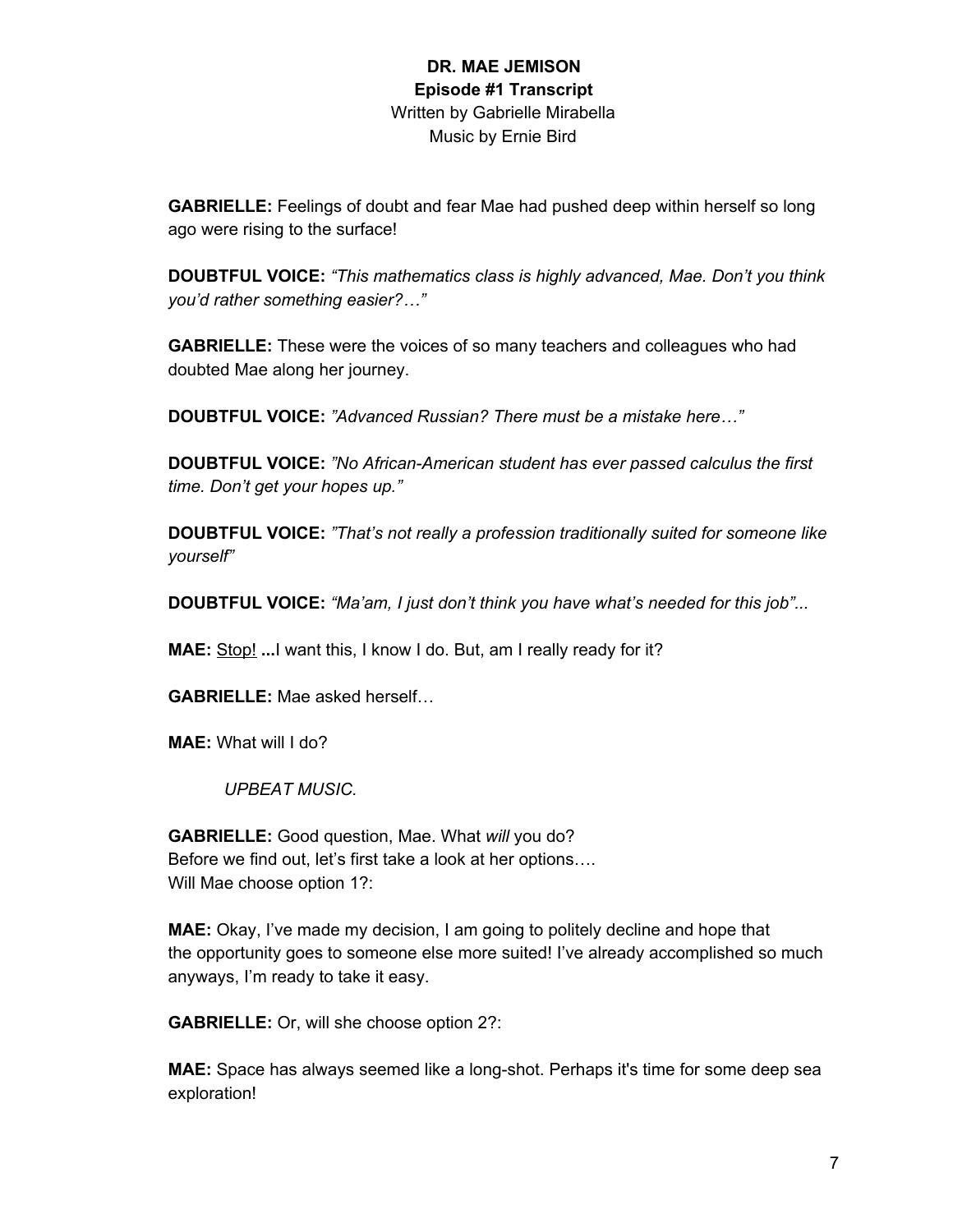**GABRIELLE:** Or, will she choose option 3?:

**MAE:** This is my dream, and I'm the only one who can make this decision. I don't care what anyone else says, I can do this!

**GABRIELLE:** Now that we can clearly see Mae's options, which one do YOU think she will choose? Will she politely decline NASA'S offer, and take it easy? Will she ditch the spaceship for an underwater adventure? Or, will Mae take the leap and head into space? Take a moment to think it over…

*THINKING MUSIC.*

**GABRIELLE:** Alright, got your answer? Now, let's find out which option Mae will choose…

**MAE:** This is my dream, and I'm the only one who can make this decision. I know I have what it takes to become an astronaut! I've always known!

*MAE SINGS.*

### **"REPRISE"**

### **MAE**

IN THE BEGINNING, WHO TELLS THE STARDUST THAT IF IT STARTS SPINNING IT WILL ONE DAY TURN INTO A STAR?

I'VE ALWAYS KNOWN I AM MADE OF TURBULENT STARDUST SO, I WON'T BE AFRAID OF FINALLY GETTING THIS FAR!

WHO CAN TELL ME IF I'M MEANT TO FLY THERE IN THE SKY? ONLY I CAN DETERMINE IT! I CAN DETERMINE IT!